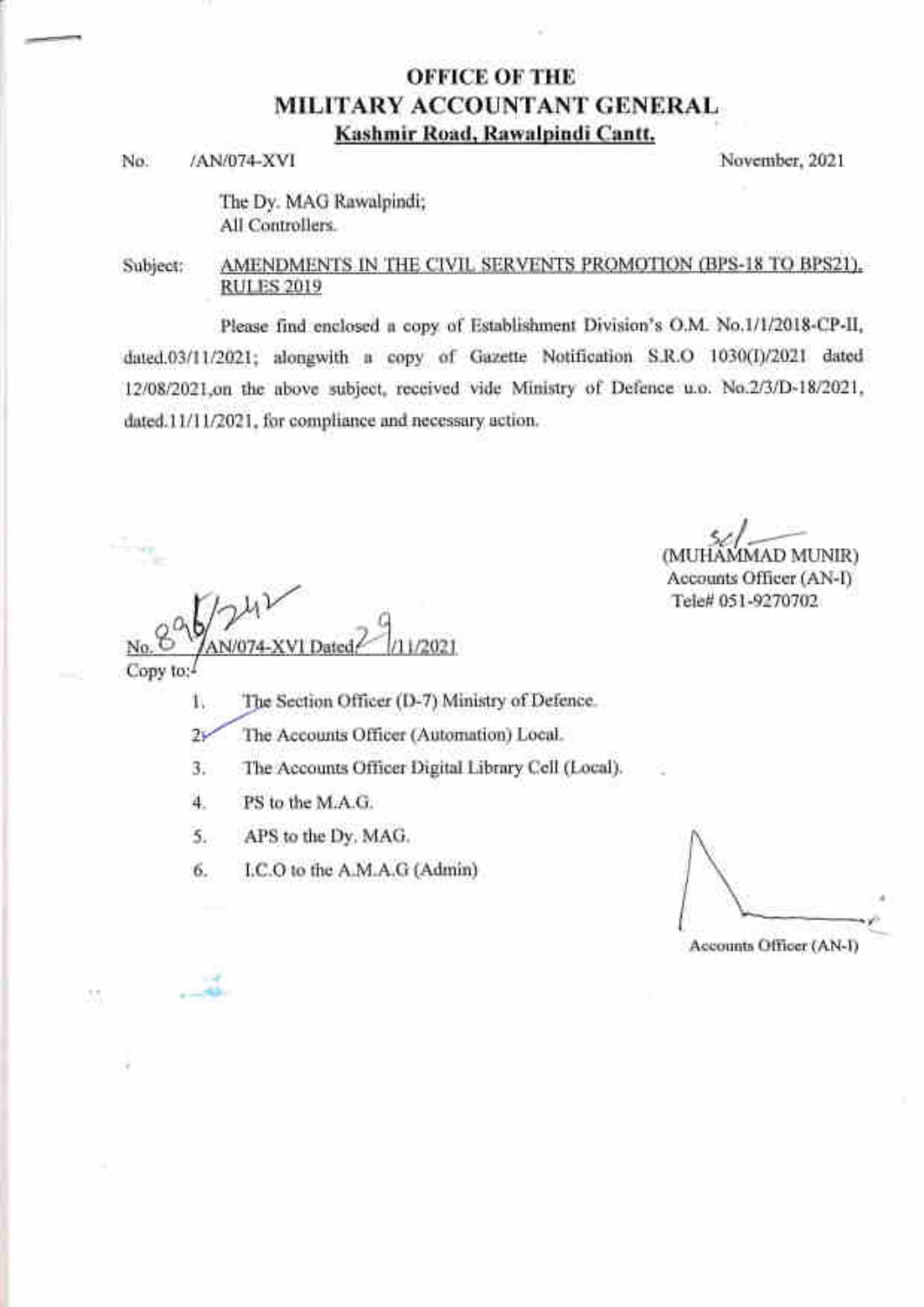## **GOVERNMENT OF PAKISTAN** MINISTRY OF DEFENCE (DEFENCE DIVISION)

Subject:-

# AMENDMENTS IN THE CIVIL SERVANTS PROMOTION (BPS-18 **TO BPS-21), RULES 2019**

Kindly find enclosed herewith a copy of Establishment Division's O.M No. 1/1/2018-CP-II dated 3<sup>rd</sup> November, 2021, alongwith a copy of Gazette Notification S.R.O. 1030(1)/2021 dated 12<sup>th</sup> August, 2021, on the above cited subject for compliance / further necessary action, please.

Latinan (fibrian) Section Officer

MAG, Pakistan Military Accounts Deptt, Rawalpindi Surveyor General, Survey of Pakistan, Rawalpindi DG, Military Lands & Cantonments, Rawalpindi DG, Pakistan Armed Services Board, Rawalpindi DG, Pakistan Maritime Security Agency, Karachi DG, FGEIs (C/G) Directorate, Rawalpindi

Dte Gen. ISI, Islamabad Director (Admin) JSHQ, Chaklala, Rawalpindi SD Dto (SD-1), GHQ, Rawalpindi Director (Admin) AHQ, Islamabad Director (Admin) NHQ, Islamabad

Min of Def. u.o. No. 2/3/D-18/2021 dated 11<sup>th</sup> November, 2021

Cony for information to:-

Sr. JS-V, JS-I, JS-II, JS-IV, JS-VII, DS (Army-C), DCM **APS to JS-III** 

.<br>1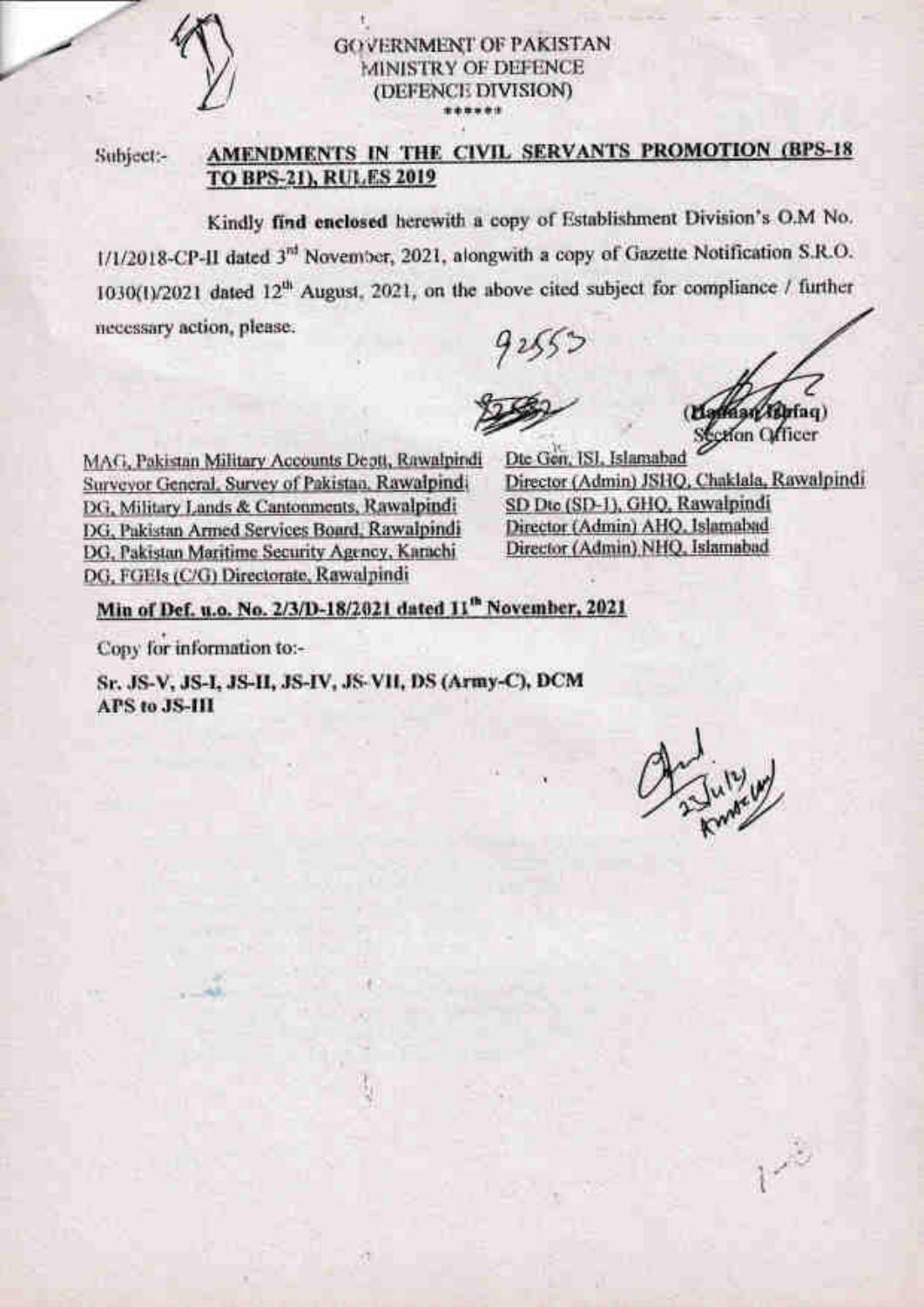#### **GOVERNMENT OF PAKISTAN CABINET SECRETARIAT ESTABLISHMENT DIVISION**  $2444$

Sec<sub>13</sub>

 $75 - 11$ 

Islamabad, the 3<sup>rd</sup> November, 2021

### No.1/1/2018-CP-II

**OFFICE MEMORANDUM** 

Subject:

#### AMENDMENTS IN THE CIVIL SERVANTS P **OMOTION (BPS-18 TO BPS-21), RULES 2019**

The undersigned is directed to refer to the subject and to state that the competent authority i.e. Prime Minister of Pakistan has been pleased to approve amendment in the Civil Servants Promotion (BPS-18 to BPS-21) Rules, 2019. The copy of Gazette Notification S.R.O. 1030(I)/2021 dated 12.08.2021 is enclosed herewith.

The Ministries / Divisions are requested to bring this decision to the notice of all  $\overline{2}$ . Attached Depurtments / Subordinates Offices etc., under their administrative control, for compliance / further necessary action.

P.T.O

(Attia Sultana) Section Officer (CP-II) Ph: 051-9103646

The Secretaries/Additional Secretaries (Incharge) of the Ministries/Divisions, Islamabad/Rawalpindi.

#### Copy to:-

- 1. The Secretary to the President, President's Secretariat (Public), Islamabad.
- 2. The Secretary to the Prime Minister, Prime Minister's Office, Islamabad.
- 3. The Secretary, National Assembly Secretariat, Islamabad.
- 4. The Secretary, Senate Secretariat, Islamabad.
- 5. The Secretary, Election Commission of Pakistan, Islamabad.
- The Auditor General of Pakistan, Islamabad. 6.
- The Secretary, Federal Public Service Commission, Islamabad. 7.
- The Secretary, Wafaqi Mohtasib (Ombudsman)'s Secretariat, Islamabad.  $8.$
- 9. The Secretary, Federal Tax Ombudsman Secretariat, Islamabad,
- 10. The Chairman, National Accountability Bureau, Islamabad.
- 11. The Director General, Intelligence Bureau, Islamabad.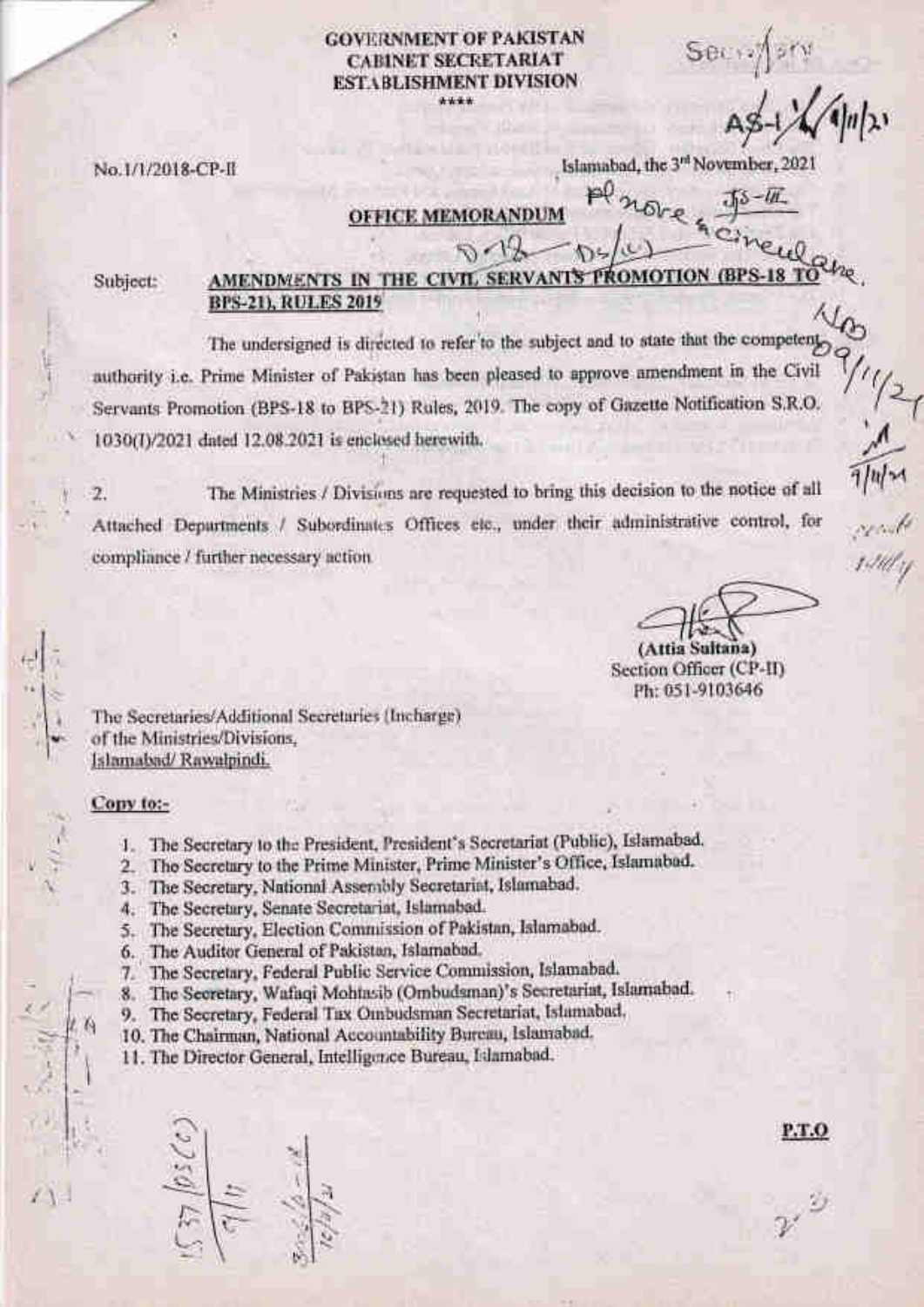#### Copv for information to:-

- 1. Chief Secretary, Government of the Punjab, Lahore. The
- 2. Chief Secretary, Govemment of Sindh, Karachi. The
- 3. The Chief Secretary, Government of Khyber Pakhtunkhwa, Peshawar
- 4. Chief Secretary, Govemment of Balochistan, Quetta. The
- 5. The Chief Secretary, Government of Azad Jammu and Kashmir, Muzaffarabad.

na chiara mata matsayanta LATHER TANK AND STREET **BOWING TRIBEDHI INCAR** 

- 6. The Chief Secretary, Government of Gilgit-Baltistan, Gilgit.
- 7. The Rector, National School of Public Policy, Lahore.
- 8. The Director General, Civil Services Academy, Lahore
- 9. Director General, Secretariat Training Institute, Islanrabad.
- 10. The Director General, Pakistan Public Administrative Research Center, Islamabad

# Conv for information to:- **, we can consider the contract of the contract of the contract of the contract of the contract of the contract of the contract of the contract of the contract of the contract of the contract of t**

**ONE**U

- 1. Sr. PS to Secretary, Establishment Division, Islamabad.
- 2. Sr. PS to Special Secretary, Establishment Division, Islamabad.
- 3. Additional Secretaries / Joint Secretaries, Establishment Division, Islamabad.
- 4. Director (IT), Establishment Division for uploading on website.

(Attia Sultana)

Section Officer (CP-II) Ph: 051-9103646

L.

m.

.

**The most resident in the most extent and** 

'il

**illustration of the company's company's company's company's company's company's company's company's company's** 

**ING CONTRACTOR** 

l, and we have a strong to

**A BUILT CONTINUES OF A STATE OF A BUILT CONTINUES.** 

. la la família de la contrata de la contra

**MARKET AND LONG COMPANY**